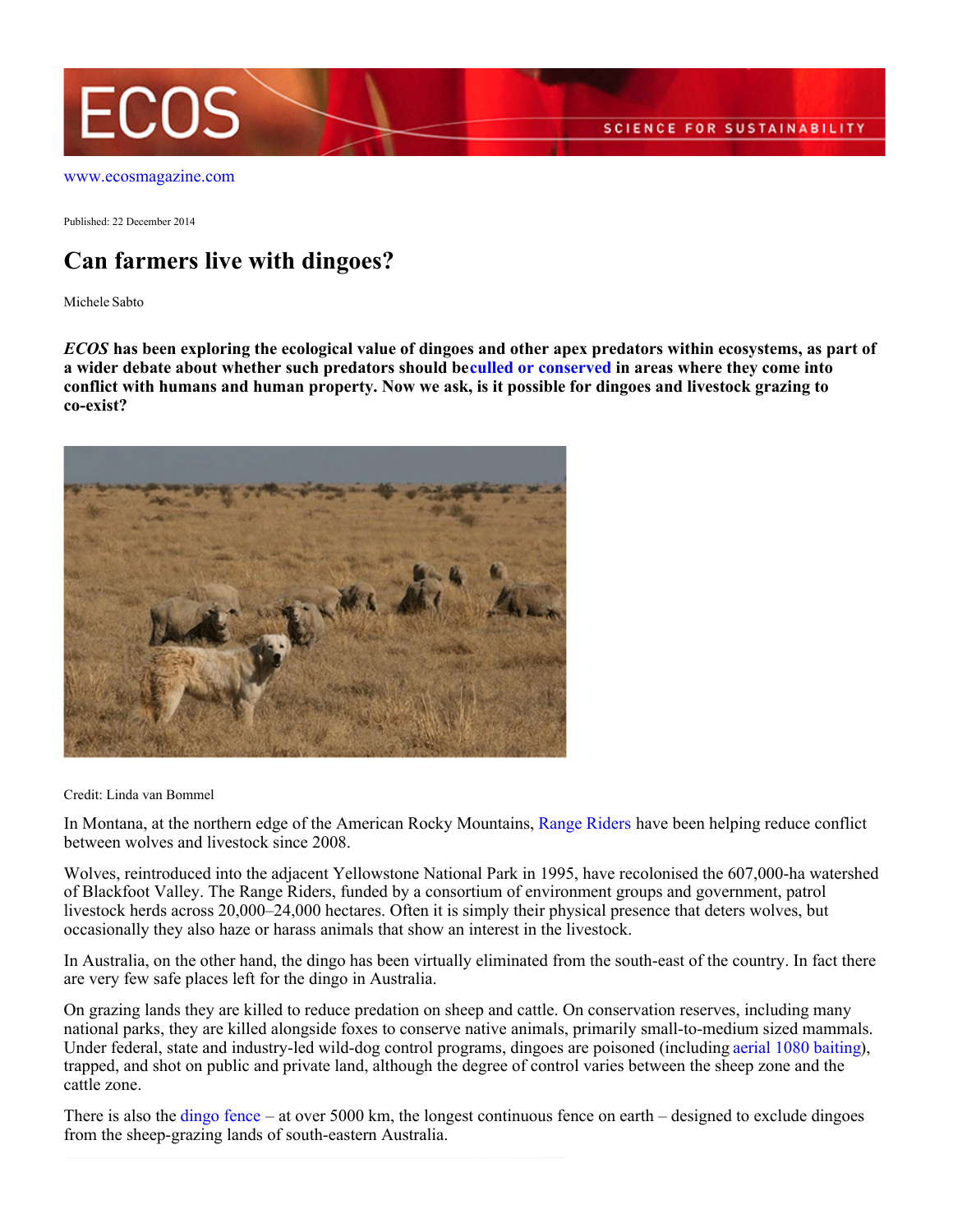| You're cross ag                                                                                                                                                                                                                           | HAHII WAARARA |
|-------------------------------------------------------------------------------------------------------------------------------------------------------------------------------------------------------------------------------------------|---------------|
| <b>AS FENCE</b><br><b>ODNER FEDT   CONNADATTA ISD</b><br>Œ<br>This S600km feace runs from Surfers)<br>Paradise, Qld, to the Bight near Williams are found to the north-in<br>Cortile country. Protected sheep<br>rountry is to the count. |               |
| For more information: CHOCREGIND BOOKS                                                                                                                                                                                                    |               |
|                                                                                                                                                                                                                                           |               |
|                                                                                                                                                                                                                                           |               |

## Credit: [Schutz](http://commons.wikimedia.org/wiki/User:Schutz) [\(CC-BY-SA-3.0](http://creativecommons.org/licenses/by-sa/3.0/) via Wikimedia Commons)

There is mounting evidence that dingoes play a [key role in maintaining native ecosystems](http://www.academia.edu/1564868/Ecosystem_restoration_with_teeth_what_role_for_predators), largely by preying on introduced 'mesopredators', such as feral cats and foxes. They also prey on herbivores – for example, kangaroos and rabbits – that can degrade habitat by overgrazing if their densities are very high.

Australia's first ['predator-friendly' pastoral network](http://www.dingobiodiversity.com/) is being coordinated by Dr Arian Wallach of Charles Darwin University. It includes Evelyn Downs, a 2300-square-kilometre cattle station in northern South Australia. Dr Wallach and her partner Adam O'Neill managed Evelyn Downs for two years between 2012 and 2014. During that time, dingoes were protected from poaching and water was made available at all times (dingoes situate their territories around permanent water sources).

'In our time on the station, calf losses to dingo predation were minor compared to other causes of mortality and tended to decline,' says Dr Wallach.

'Nearly all the calf predation events occurred in the first six months of our tenure. So we saw an improvement and this is something that other predator-friendly cattle station managers we're in contact with have also reported – that generally, by leaving dingoes alone, they have much fewer problems with them.'

One explanation for the reported decline in stock losses is the territorial nature of dingoes and their ability to form stable, enduring pack structures.

'When dingoes are left alone, their populations tend to stabilise. This is because they seem to have the ability to regulate their own densities,' Dr Wallach explains.

'Like other large canids, such wolves and coyotes, dingoes form extended family groups and these "packs" hold territories. Within these territories, each pack only has one breeding pair – the mother and father.

'The "kids" stay at home for a long time and help rear the other pups of their parents. You can have a single individual female wolf holding a territory and being matriarch of her pack for up to 14 years.'

Killing dingoes, on the other hand, can disrupt the pack structure and trigger population increases: every female can reproduce and form pairs, and the pairs don't hold territory.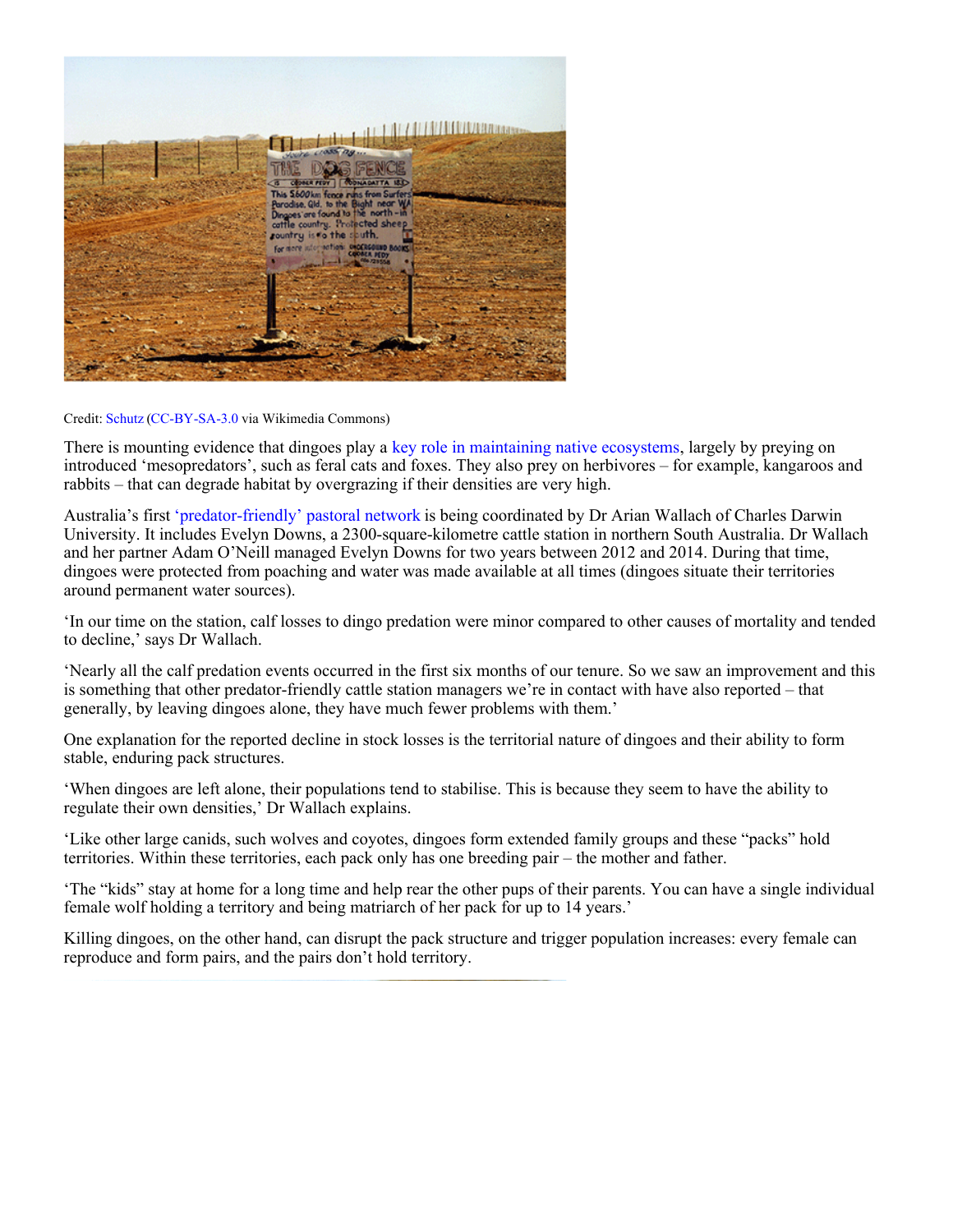

## Credit: [huntersaurus](https://www.flickr.com/photos/28302166@N08/) under [CC BY-NC-ND 2.0](https://creativecommons.org/licenses/by-nc-nd/2.0/)

Recent research backs the idea that dingoes can be in equilibrium with livestock grazing. A joint University of Adelaide–University of Tasmania [study](http://onlinelibrary.wiley.com/doi/10.1111/1365-2664.12378/abstract) investigating trade-offs between livestock density, kangaroo abundance, calf losses and dingo control concluded that 'top-down herbivore [kangaroo] control by dingoes should allow cattle pastoralists to profit from conservative stocking densities while reducing the risk of pasture over-utilisation'.

But research has its challenges. According to Dr Wallach, at least 2000 square km is needed to establish an ecologically viable study area in the arid zone.

'Dingoes can have large territories (over 100 sq km in some habitats) and so a large protected zone is required. Once you get smaller than that, poison baiting and shooting on other properties influences what happens on your property.'

While property sizes larger than this are common in rangelands north of the dingo fence, widespread lethal control has made it difficult to collect this kind of data. Dr Wallach would like landowners to work together across property boundaries to protect dingoes over large areas.

Properties where sheep are grazed tend to be smaller, and the damage caused by dingoes much more significant, as sheep, particularly lambs, are vulnerable to predators.

Farmers Andrew and Glenda Bowran run sheep and cattle on Riversdale, a 1214-ha property in hilly country in North East Victoria. In 2006, after 4 years of heavy losses of sheep to wild dog predation, they were at the end of their tether.

'We were running out sheep,' says Andrew.

'The dogs were eating the lambs and killing the adult sheep and it was getting worse. We had 800–900 ewes. We'd go to mark the lambs [put ear tags on them] and one year we only marked 56 lambs out of those ewes. Then when we went to shear those lambs, we had 25, and when we went to wean them we had 10!'

In desperation, having tried aerial baiting and shooting, they purchased and trained 4 Maremmas, a breed of livestock guardian dogs.

If managed correctly, Maremmas and other livestock guardian dogs bond to livestock early in life and come to regard the livestock as part of their pack. Like dingoes, livestock guardian dogs establish territories which they patrol, reducing predation by deterrence rather than direct aggression.

In Australia, they are commonly left to range free across properties, with minimal human contact other than a weekly check-up and refilling of a self-feeder.

'In the first year we had the Maremmas, up to 70 per cent of our ewes produced lambs that survived, and it's been the same ever since. We used to get around 100 per cent before the wild dogs came, but I'm content with 70 per cent. It's better than nothing.'

In Australia, there are few primary producers using guardian dogs. Guardian dogs are more common in free range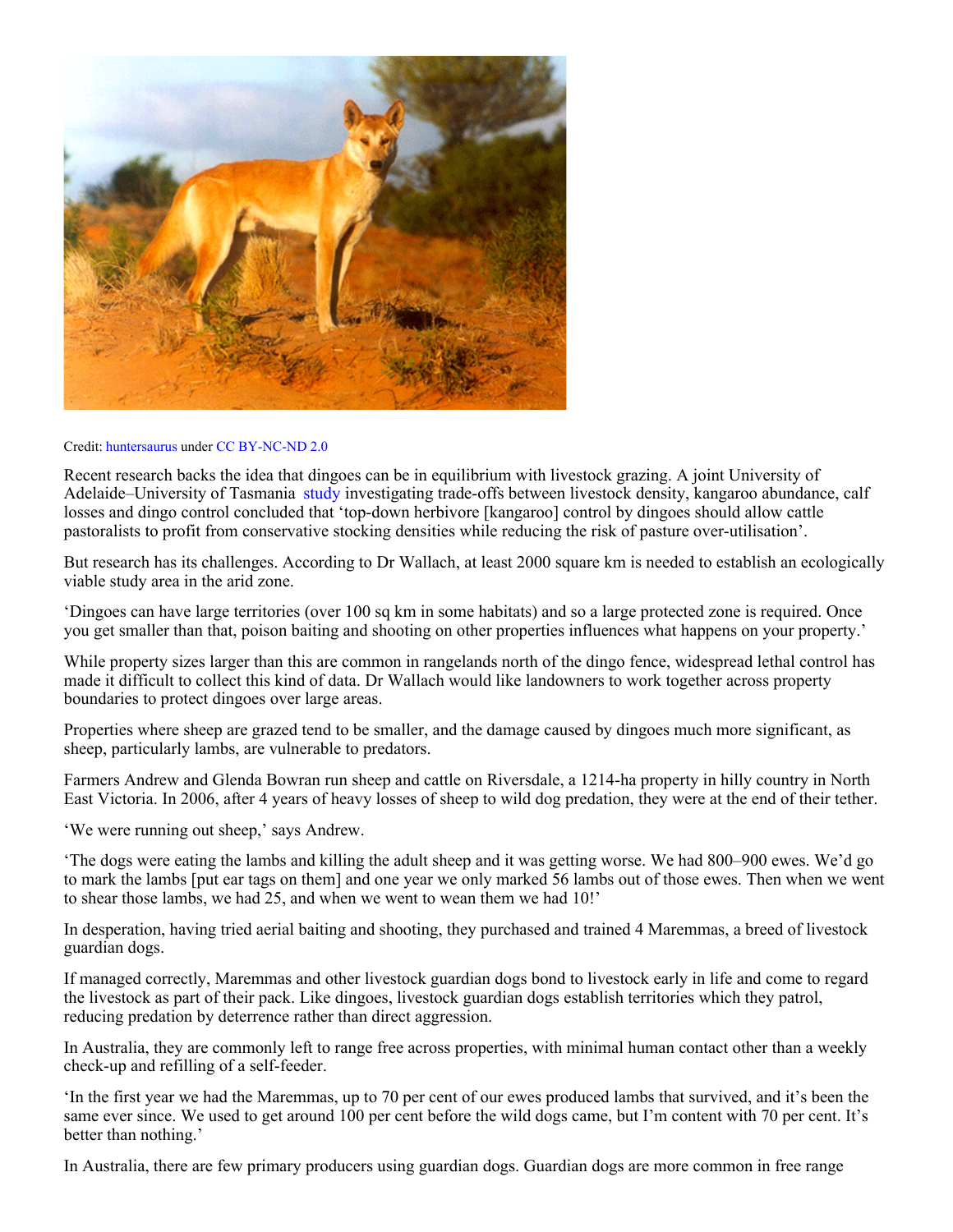poultry and goat farming, but are still rare on sheep enterprises. On the larger cattle stations, they are not often used because the vast areas make it impractical to get food to them and check on them regularly.

Dr Linda van Bommel of the Australian National University has written a [guide](http://www.pestsmart.org.au/guardian-dogs/) to the use of livestock guardian dogs for the Invasive Animals Cooperative Research Centre. She believes that the reasons for low uptake among sheep growers are primarily cultural.

'In Australia, people don't understand how guardian dogs work,' says Dr Van Bommel.

'They are familiar with border collies and kelpies, but these work very differently and you can't trust them with livestock unsupervised. So, many people tend to think that any dog with sheep is bad.

'There is also resistance to change – the view that baiting has worked in the past so why change how we do things?'



Credit: Linda van Bommel

Dr Thomas Newsome of the University of Sydney believes the jury is out on the effectiveness of baiting.

'I think we need a broader assessment of the effectiveness of current baiting and control strategies. Not in terms of their effectiveness in reducing dingo densities, but their effectiveness in reducing predation by dingoes on the livestock themselves.

'Some of the studies on this show that low-intensity control is ineffective in reducing dingo densities and stock losses.'

Most farmers want to do right by the environment – it's just that the economics often don't add up. Both Dr Newsome and Dr van Bommel want more research to be done on potential gains in productivity from non-lethal control of dingoes.

'In many areas, kangaroos are the main prey of dingoes,' says Dr Newsome.

'If dingoes predate on kangaroos and that results in increased pasture availability for domestic livestock, then that needs to be incorporated into the economics of dingo control.

'There has been some recent modelling work that suggests that retaining dingoes in some areas could have a net benefit in terms of economic productivity. Modelling gives a good insight but this needs to be tested on the ground.'

Dr van Bommel is interested in exploring evidence that livestock guardians may improve economic productivity by reducing stress levels among livestock. Reduced stress can lead to higher productivity, whether this is better quality wool, or more eggs, or even better quality offspring.

Dr Newsome has recently spent time in the USA and Europe looking at ways in which farmers, livestock and predators can coexist. Examples that have not yet been trialled in Australia include compensation schemes for farmers for stock losses or for expenses involved in implementing predator-friendly management practices.

'Until you can stand up in front of a room of farmers and sell to them that coexistence will be a more productive and economically viable option, it's unlikely that a shift will occur,' he says.